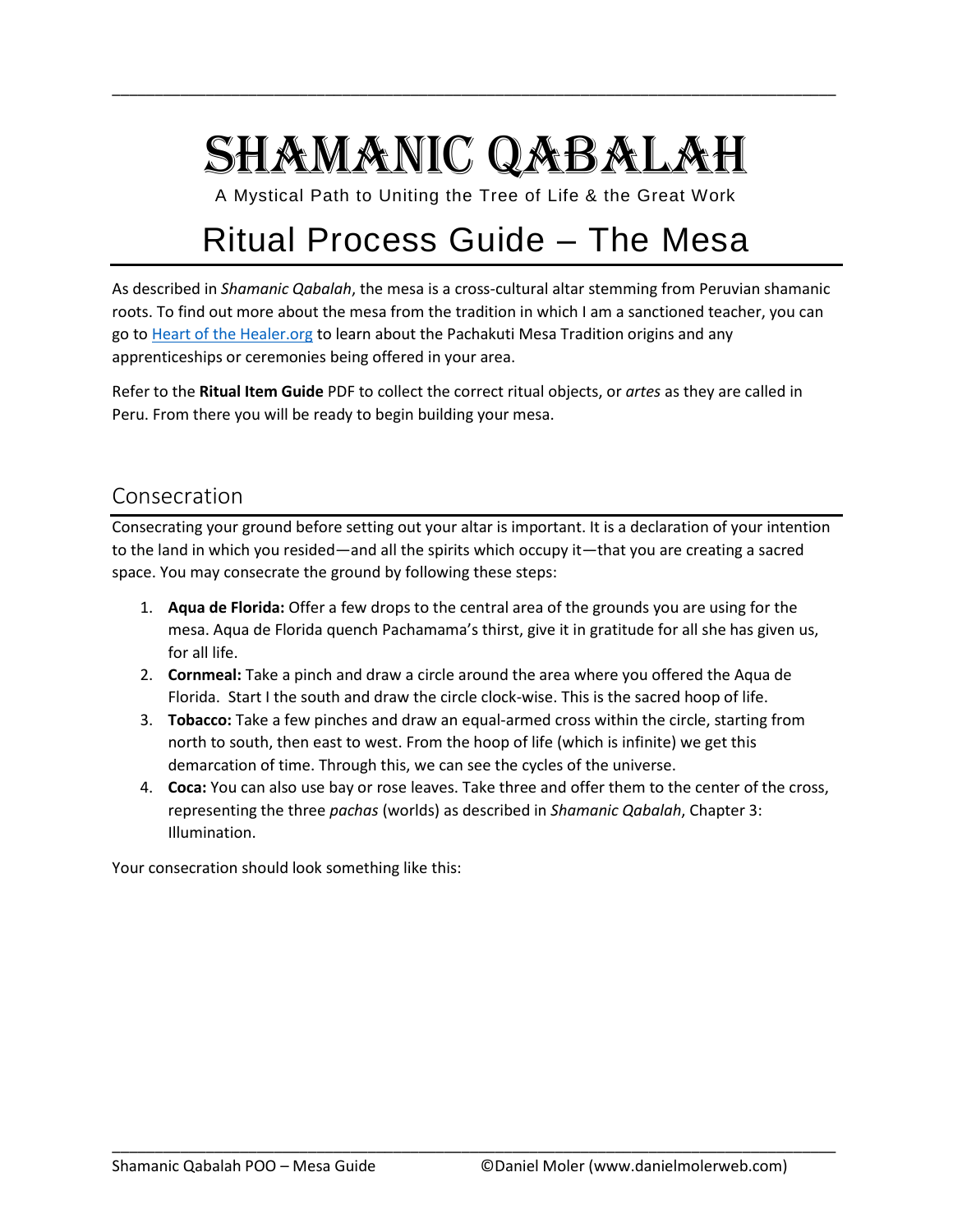

\_\_\_\_\_\_\_\_\_\_\_\_\_\_\_\_\_\_\_\_\_\_\_\_\_\_\_\_\_\_\_\_\_\_\_\_\_\_\_\_\_\_\_\_\_\_\_\_\_\_\_\_\_\_\_\_\_\_\_\_\_\_\_\_\_\_\_\_\_\_\_\_\_\_\_\_\_\_\_\_\_\_\_\_\_

### Activation

After consecrating the ground you may lay down your altar cloth and begin the process of placing your *artes* in their designated areas of the mesa. Follow the steps thus:

#### **Getting Ready**

- 1. **Position Yourself:** Stand at your altar. Make sure your back is straight, feet shoulder width apart, and arms down to the sides. Stand at the south of your altar, facing north.
- 2. **Breathe:** Allow your body to settle to into rhythmic breathing, do not force any particular kind of breathing pattern. Just make it natural and comfortable.
- 3. **Relax:** Using your breathing, allow each exhale to drain any tension within your body. Imagine your muscles becoming lighter and any discomfort slowly dissolving into nothingess.

#### **Arte Activation**

- 4. **Light Body Exercise:** Use the **Light Body Exercise** PDF instructions to clear out and strengthen your energetic form. At the end, continue receiving the momentum of light from above, through your crown.
- 5. **Empower Each Arte:** Receiving this light also in your left palm, feel the light rush through your left arm, into your heart space, and then down through your right arm into the arte in your right hand. Through this passageway you will turn the life-giving light from the heavens into a specific intention to embody within the specific arte. You will of course want to focus on the specific elemental attribute of each direction for the specific arte (see attribute chart below).
- 6. **Intone:** Intone the name of the arte seven times (for example, intone "Pachamama" for the Earth arte) sealing the essence of the attributes into the ritual object. Do this individually for all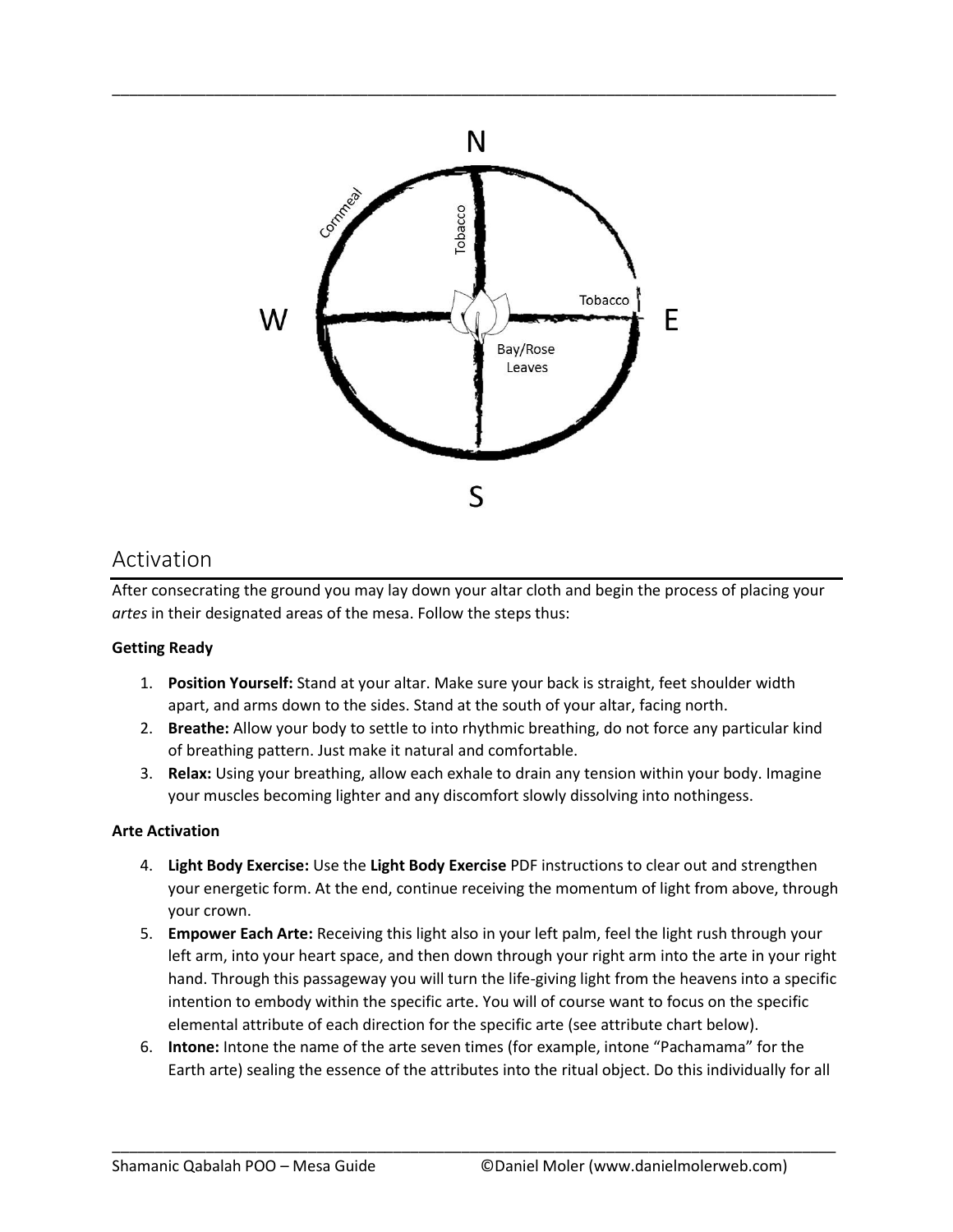five artes of the mesa. Then place the arte in its designated direction. I recommend starting south and going clock-wise into the center.

\_\_\_\_\_\_\_\_\_\_\_\_\_\_\_\_\_\_\_\_\_\_\_\_\_\_\_\_\_\_\_\_\_\_\_\_\_\_\_\_\_\_\_\_\_\_\_\_\_\_\_\_\_\_\_\_\_\_\_\_\_\_\_\_\_\_\_\_\_\_\_\_\_\_\_\_\_\_\_\_\_\_\_\_\_



#### Opening

When you are ready to begin ritually working with your mesa, you will need to call in the directions of the Pachakuti Mesa in order, from the south and clock-wise into the center. Position yourself in the south of the mesa, facing north, and follow these steps:

- 1. Perform the **Light Body Exercise.**
- 2. **Extend your hands out toward the mesa**. Make sure your palms are facing the mesa. Become aware of the palms of your hands and any sensation of feeling throughout the opening process.
- 3. **Invoke Pachamama**. Bring forth all of the attributes of Pachamama (Mother Earth) into your consciousness. Make a statement of declaration to Pachamama out loud to create an intention for invoking her presence. Then, intone Pachamama three times (see Mesa Intonation Guide below). Here is a sample statement of intent:
	- a. "*I call forth Pachamama into this mesa. I ask for your protection and to teach me the ability to work hard this day and every day."*
- 4. **Invoke Mamakilla**. Bring forth all of the attributes of Mamakilla (Grandmother Moon) into your consciousness. Make a statement of declaration to Mamakilla out loud to create an intention for invoking her presence. Then, intone Mamakilla three times (see Mesa Intonation Guide below). Here is a sample statement of intent:
	- a. "*I call forth Mamakilla into this mesa. I ask for your purification and to teach me how to love others even when they are unloving."*
- 5. **Invoke Wiracocha**. Bring forth all of the attributes of Wiracocha (Great Spirit) into your consciousness. Make a statement of declaration to Wiracocha out loud to create an intention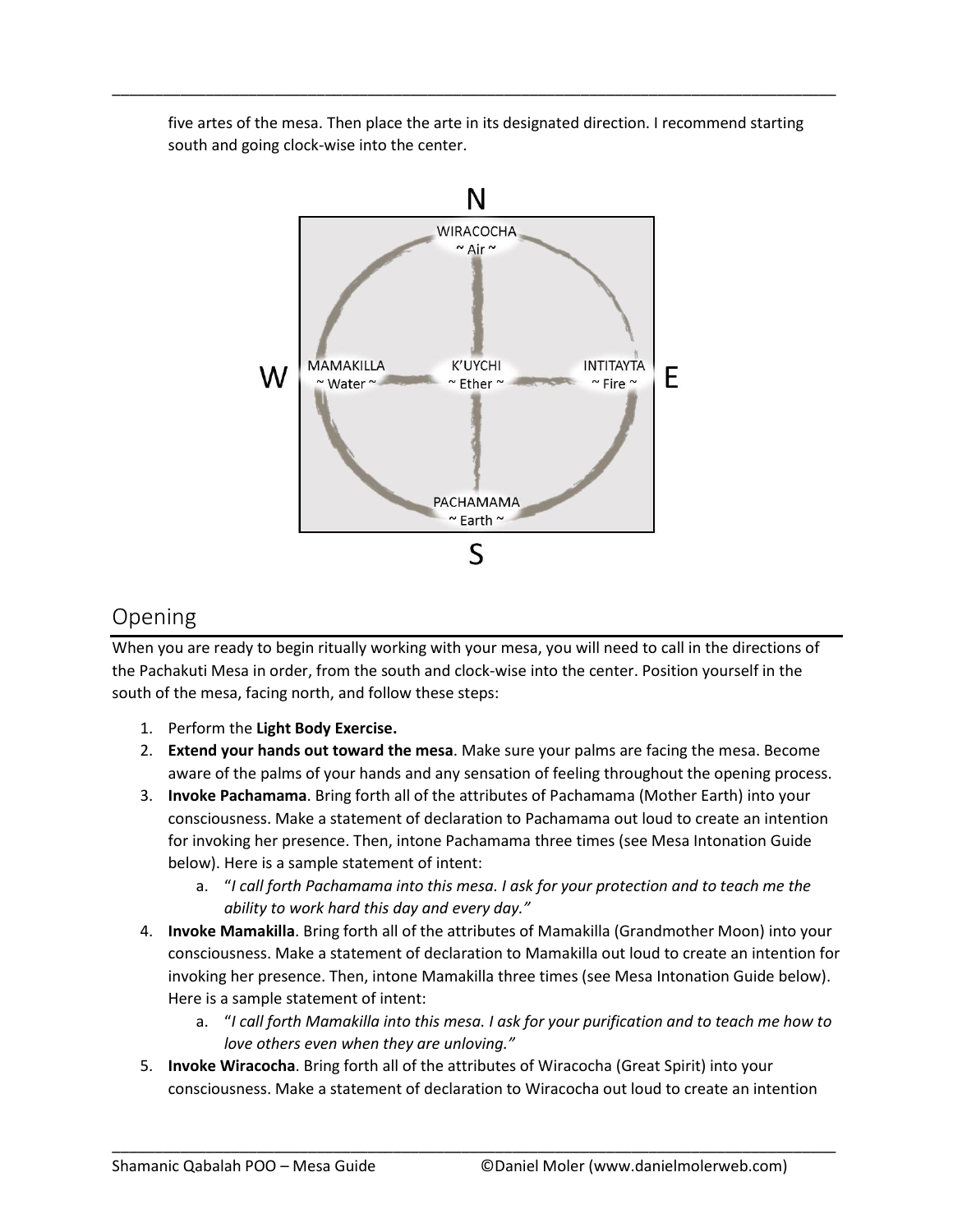for invoking his presence. Then, intone Wiracocha three times (see Mesa Intonation Guide below). Here is a sample statement of intent:

\_\_\_\_\_\_\_\_\_\_\_\_\_\_\_\_\_\_\_\_\_\_\_\_\_\_\_\_\_\_\_\_\_\_\_\_\_\_\_\_\_\_\_\_\_\_\_\_\_\_\_\_\_\_\_\_\_\_\_\_\_\_\_\_\_\_\_\_\_\_\_\_\_\_\_\_\_\_\_\_\_\_\_\_\_

- a. "*I call forth Wiracocha into this mesa. I ask for your guidance and to teach me to remember my spiritual heritage."*
- 6. **Invoke Inti**. Bring forth all of the attributes of Inti (Father Sun) into your consciousness. Make a statement of declaration to Inti out loud to create an intention for invoking his presence. Then, intone Inti three times (see Mesa Intonation Guide below). Here is a sample statement of intent:
	- a. "*I call forth Inti into this mesa. I ask for your strength and to teach me to practice wisdom with every action and decision."*
- 7. **Invoke K'yuchi**. Bring forth all of the attributes of K'yuchi (Rainbow) into your consciousness. Make a statement of declaration to K'yuchi out loud to create an intention for invoking its presence. Then, intone K'yuchi three times (see Mesa Intonation Guide below). Here is a sample statement of intent:
	- a. "*I call forth K'yuchi into this mesa. I ask for you to enter my heart, my center within me, for the unity in which these five directions may find expression*.*"*
- 8. With your hands, **feel into the presence** now invoked into your mesa. Whether they are harm or tingling, you have created a generative field of power which you can now utilize for your ceremonial work, whether it be prayer, pathworking, etc.
- 9. **Raise the mesa.** Now that you have opened it, it is time to raise it to life with song and dance. Sing. Rattle. Drum. Whatever mode of expression you can use to enliven the powers in your mesa for ritual use, now is the time to do it!

Once these rituals are performed you have, in a sense, turned on and tuned in your consciousness to ceremonial awareness. The outside world should no longer be a concern; only what you have before you now in this time and space is what should be the focus. You may now begin your ritual work.

## Closing the Space

Closing the ceremonial space is just as important as opening the space. There needs to be a strong delineation between the material world and the spiritual world. Follow the steps thus:

- 1. **Reciprocity:** As described in *Shamanic Qabalah*, *ayni* is the sacred reciprocity that comes from giving gratitude to unseen forces of the universe for what is provided to us. We will gain nothing by ignoring the web of relationship that exists around us. Not a single shaman, mystic, or magician has any power without the support and reinforcement of the natural forces that provide the experience of consciousness we are a part of. After your pathworking five an offering to the beings and entities that you met on your pathworking experience, as well as to the elemental forces you called forward in your altar space for providing the foundation of your experience. What form of expression you decide to use, above all your intention is what is more important. Here are some ideas for reciprocity:
	- a. **Incense:** Many intelligences in the world of spirit appreciate the burning smoke of incense as a symbol of gratitude for their work and support. Copal, frankincense, myrrh, or any other form of scent that you feel aligns with your unseen allies is appropriate.
	- b. **Plant Offerings:** In many indigenous traditions, offering the full or shredded leaves of a plant is an acceptable contribution to spirit world. Using the breath which supports your life, you may blow a prayer of gratitude into the inch full or hand-full of planet material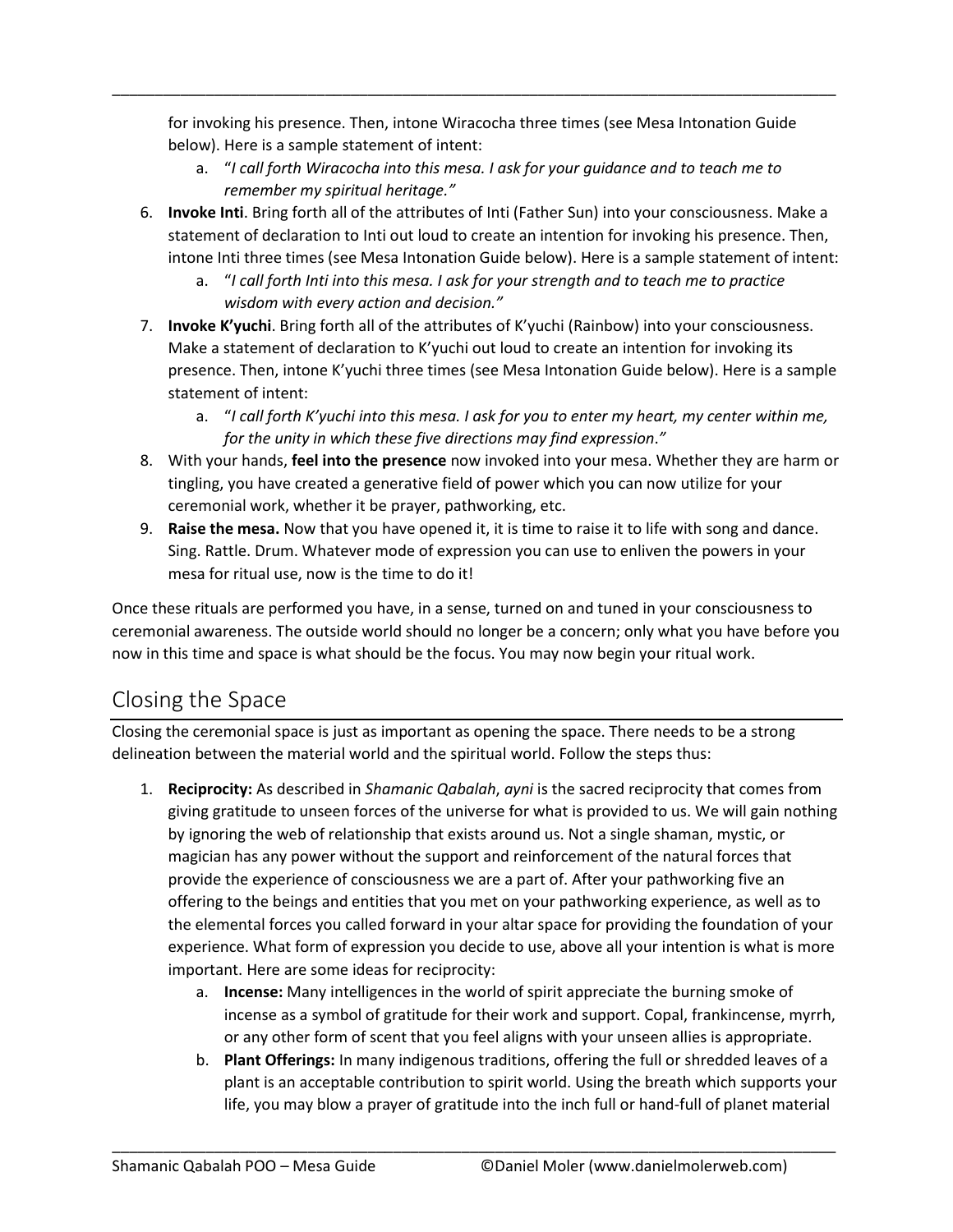and offer them either directly on your altar or plate next to or on your altar (this way the offerings will have time with your altar and can then be taken outside to a tree or garden at a later date). Sprinkling some even on the land of where you live is another option. Examples of traditional plant offerings are:

\_\_\_\_\_\_\_\_\_\_\_\_\_\_\_\_\_\_\_\_\_\_\_\_\_\_\_\_\_\_\_\_\_\_\_\_\_\_\_\_\_\_\_\_\_\_\_\_\_\_\_\_\_\_\_\_\_\_\_\_\_\_\_\_\_\_\_\_\_\_\_\_\_\_\_\_\_\_\_\_\_\_\_\_\_

- i. **Tobacco:** Usually offered in cut shreds, dried tobacco is an offering used most all indigenous cultures.
- ii. **Coca Leaves:** Normally a traditional offering in Peru (but illegal in the U.S.) coca is a plant full of medicine which the spirits respond highly to. For a substitute, you can also use rose or bay leaves.
- iii. **Cornmeal:** Corn is the main source of nourishment for many indigenous cultures, therefore dried corn kernels or cornmeal is an acceptable source of nourishment to provide to the spirits.
- c. **Flowers:** Setting a vase of flowers at your altar in gratitude is a gift of beauty to the unseen powers that is always appreciated. Allow the flowers to live out there limited life at the altar so the altar can soak up and enjoy the loveliness of the natural aroma and aesthetic allure the flowers provide. When they have dried up, offer them to the earth outside at a tree or creek.
- d. **Waters:** There are an abundance of floral or scented waters that exist in which one could spray onto their altar, so immerse your ritual objects with the glorious scent of prayerful gratitude and life. You can either spray it over your altar with a spray bottle or *phukuy* the waters, which means to spray it out of your mouth. Word of warning, some waters on the market have alcohol base to retain the floral essence to it may burn the mouth. Some of the waters available for this exercise are *agua de florida*, rose, carnation, sandalwood, orange, jasmine, lavender, and more.
- e. **Artistic Expression:** Just as when you empowered your altar with the symbols of the designated path, you can also give back to supporting powers of unseen world by expressing yourself through your own craft. There is no wright or wrong here. Use music, visual art, poetry, however it use you can express with the highest quality of your soul that you are grateful for the wisdom received. Imagine the spirits of your experience and your altar enjoying your expression as an audience might.
- 2. **Intone the Directions:** Intone each direction one time each as a final farewell to the presences you have invoked into your mesa.
- 3. **Clap or Snap:** The final sealing is usually done with a clap or a snap, which is like closing the lid on the entire ritual. This has been done to close ceremonies of initiation for many ceremonies, a continued tradition that we can carry easily to this day.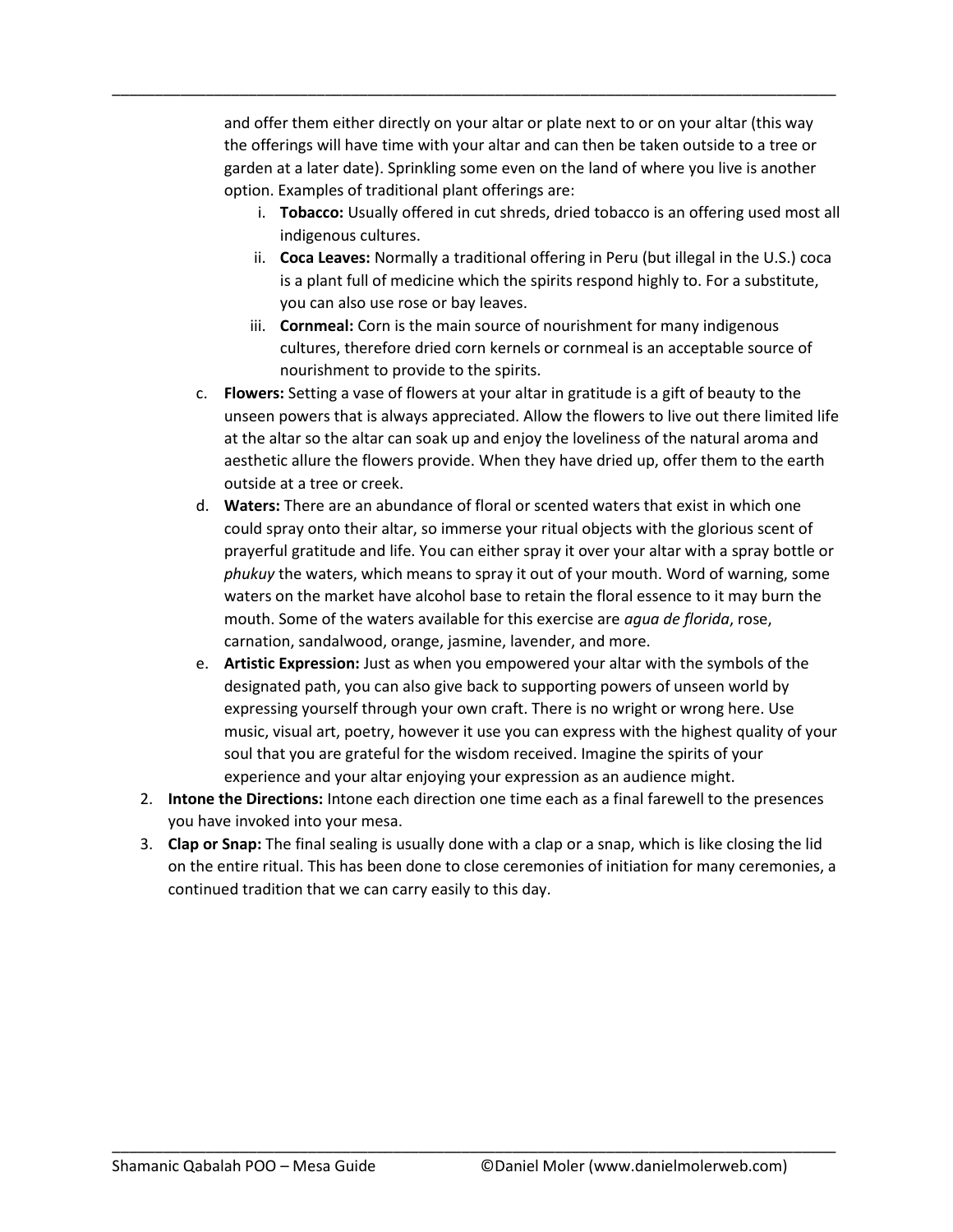## Mesa Attribute Chart

|                  | <b>ELEMENT</b> | <b>DIRECTION</b> | <b>TOTEM</b>  | <b>BODY OF</b><br><b>HEALING</b> | <b>PERSONAL</b><br><b>ATTRIBUTE</b> |
|------------------|----------------|------------------|---------------|----------------------------------|-------------------------------------|
| <b>PACHAMAMA</b> | Earth          | South            | Boa/Anaconda  | Physical                         | Hard Work                           |
| <b>MAMAKILLA</b> | Water          | West             | Dolphin/Whale | Emotional                        | Love                                |
| <b>WIRACOCHA</b> | Air            | <b>North</b>     | Eagle/Condor  | Spiritual                        | Remembering                         |
| <b>INTI</b>      | Fire           | East             | Puma/Jaguar   | Mental                           | Wisdom                              |
| <b>K'YUCHI</b>   | Ether          | Center           | Llama/Alpaca  | Soul                             | Unity                               |

\_\_\_\_\_\_\_\_\_\_\_\_\_\_\_\_\_\_\_\_\_\_\_\_\_\_\_\_\_\_\_\_\_\_\_\_\_\_\_\_\_\_\_\_\_\_\_\_\_\_\_\_\_\_\_\_\_\_\_\_\_\_\_\_\_\_\_\_\_\_\_\_\_\_\_\_\_\_\_\_\_\_\_\_\_

### Mesa Intonation Guide

I recommend going<https://www.apronus.com/music/flashpiano.htm> to play the notes and practice your intonations.

**Pachamama**, **Mamakilla**, **Wiracocha**, and **Inti** all have the same intonation of the notes E and D. For instance, when intoning Pachamama the word is broken out into two notes. Go the Apronus.com and play the two notes shown here:



Then intone at the appropriate octave that works best for you. The notes themselves are more important than the octave. If you are in a group ceremony, many individuals will be different octaves but as long as they hit the notes, then all will harmonized. Here is way the intonations are broken out with the notes for these four directions:

|    |   | PAH CHA MAH MAH |    |
|----|---|-----------------|----|
| F. | F | D               | D  |
|    |   | MAH MAH KEE YAH |    |
| F  | F | D               | D  |
|    |   | WEE RAH KOH CHA |    |
| F  | F | D               | נו |